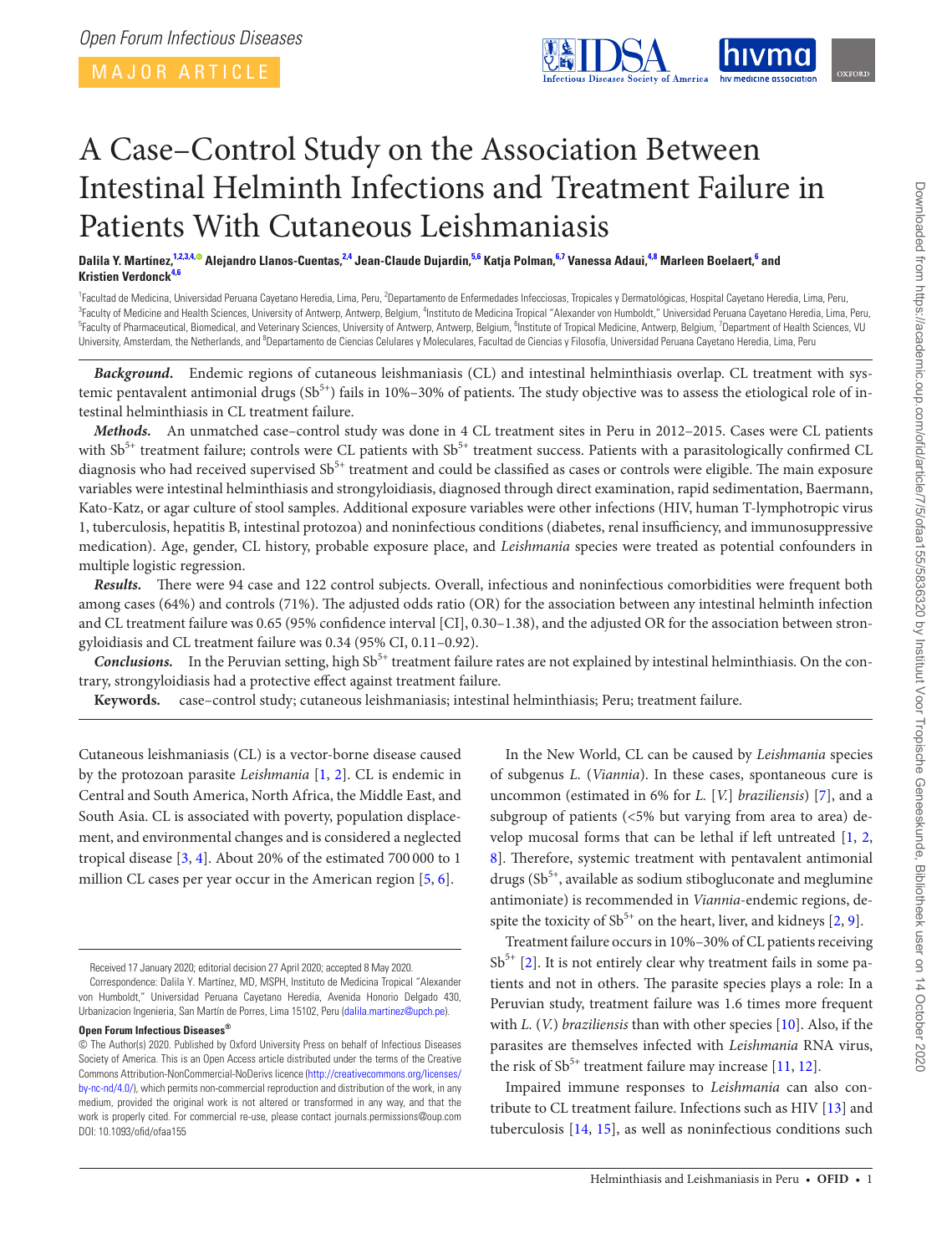as diabetes, post-transplant state, and connective tissue diseases, could modify human immune responses through generalized immune suppression, interference with innate immune mechanisms, and changes in the balance between regulatory and effector T-cell subsets. Except for HIV/AIDS, the association of these diseases with  $Sb^{5+}$  treatment outcome has not been firmly established. Although these conditions may explain  $Sb^{5+}$ failure in some cases, they are not frequent enough to explain the observed treatment failure proportions of 10% or more.

Intestinal helminth infections are frequent in *Leishmania*endemic regions and could also affect immune responses, for example, through the associated Th<sub>2</sub> polarization [\[16](#page-7-15)]. In 2 Brazilian cohort studies, 15% to 88% of patients with cutaneous or mucocutaneous leishmaniasis had positive stool test results for helminths (hookworm, *Trichuris trichiura*, *Ascaris lumbricoides*, *Schistosoma mansoni*, or *Strongyloides stercoralis*) [[17](#page-7-16), [18](#page-7-17)]. In these studies, a diagnosis of helminthiasis was associated with mucosal forms of leishmaniasis  $[18]$  $[18]$  and poor responses to  $Sb^{5+}$  treatment [\[17,](#page-7-16) [18\]](#page-7-17). On the other hand, a randomized controlled trial in Brazil showed that early elimination of helminth coinfection using albendazole, ivermectin, and praziquantel did not lead to faster healing of CL lesions under Sb<sup>5+</sup> than deferred elimination of helminths [\[19\]](#page-7-18). Mouse models of *Leishmania*/helminth coinfection have also produced puzzling findings: Some studies have reported that helminth coinfection makes CL lesions grow faster and larger, while other studies have shown the opposite [\[20,](#page-7-19) [21](#page-7-20)].

To clarify the etiological role of intestinal helminth infection in CL treatment failure, we designed a case–control study including patients with CL in Peru. We hypothesized that helminth infections would be more frequent in cases with CL treatment failure than in control subjects without CL treatment failure. We evaluated the effects of intestinal helminthiasis in general and of strongyloidiasis in particular. Furthermore, we assessed the frequency and possible effects of other infectious diseases (tuberculosis, human T-lymphotropic virus 1 [HTLV-1], HIV, and hepatitis B) and noninfectious comorbidities (diabetes mellitus, renal failure, and intake of immunosuppressive medication) in the same study population.

# METHODS

## **Study Design**

This was an unmatched case–control study. Case subjects were defined as CL patients with  $Sb^{5+}$  treatment failure, and control subjects were CL patients with  $Sb^{5+}$  treatment success. We used the "Strengthening the Reporting of Observational Studies in Epidemiology" (STROBE) recommendations to describe the study methods [[22\]](#page-7-21). The STROBE checklist including detailed study methods is available in the Supplementary Data.

## **Setting**

The study was done in 4 national and regional reference centers for CL: Hospital Cayetano Heredia (Lima Region), Hospital Antonio Lorena and Quellouno-Quillabamba Health Center (Cusco Region), and Moyobamba Hospital (San Martín Region), where national clinical guidelines are followed and where most of the country's CL cases are reported. Patients were recruited between December 21, 2012, and November 30, 2015.

# **Participants**

Patients were eligible if they [[1](#page-7-0)] had a parasitologically confirmed CL diagnosis [[2](#page-7-1)], received a supervised standard treatment course, and [[3](#page-7-2)] could be classified as experiencing treatment failure (case subject) or success (control subject). Parasitological confirmation was defined as a positive microscopic examination of a Giemsa-stained direct smear or *Leishmania* culture or qualitative polymerase chain reaction (PCR) targeting a conserved region of *Leishmania* kDNA minicircles or a histopathological examination revealing amastigotes [[23](#page-7-22)]. Standard treatment for CL in Peru consists of 20 mg  $Sb^{5+}/Kg/d$  for 20 days by intravenous or intramuscular injection. For this study, we enrolled patients who had received at least 16 doses of  $Sb^{5+}$  in a period of maximum 24 days.

Most of the cases of treatment failure (estimated at 96%) occur within 3 months after the end of  $Sb^{5+}$  treatment [[24,](#page-7-23) [25](#page-7-24)]. Therefore, case ascertainment was based on clinical examination between 0 and 120 days after the end of the  $Sb<sup>5+</sup>$  treatment course. We classified CL patients as cases if they experienced treatment failure, defined as either unresponsiveness (incomplete scarring, persistence of inflammatory signs, worsening of existing lesions, or appearance of new lesions) or relapse (reappearance of lesion or local signs of inflammation after initial cure). Follow-up ascertainment to define the status of control subjects was done between 100 days and 120 days after the end of Sb<sup>5+</sup> treatment. We classified CL patients as controls if their lesions healed (complete scarring or flattening of lesions and disappearance of inflammatory signs) without relapse.

# **Variables**

The outcome variable was the case or control status. The main exposure variable was intestinal helminth infection, which was assessed as any intestinal helminth infection (yes/no) or as strongyloidiasis (yes/no). Additional exposure variables were the presence of other infections (HIV, HTLV-1, tuberculosis, hepatitis B, and intestinal protozoa) and noninfectious comorbidities (diabetes, renal insufficiency, and use of immunosuppressive medication). We treated the following variables as potential confounders: site of enrollment, age, gender, type of stay in endemic region (residing, regular stays, and occasional travel), probable place of exposure (Amazon rainforest, Andean highlands), history of previous CL, *Leishmania* species, and disease duration.

# **Data Sources and Measurement**

Participants were enrolled at the time of case/control ascertainment, that is, after  $Sb^{5+}$  treatment and follow-up. A clinician assessed demographic and clinical characteristics through patient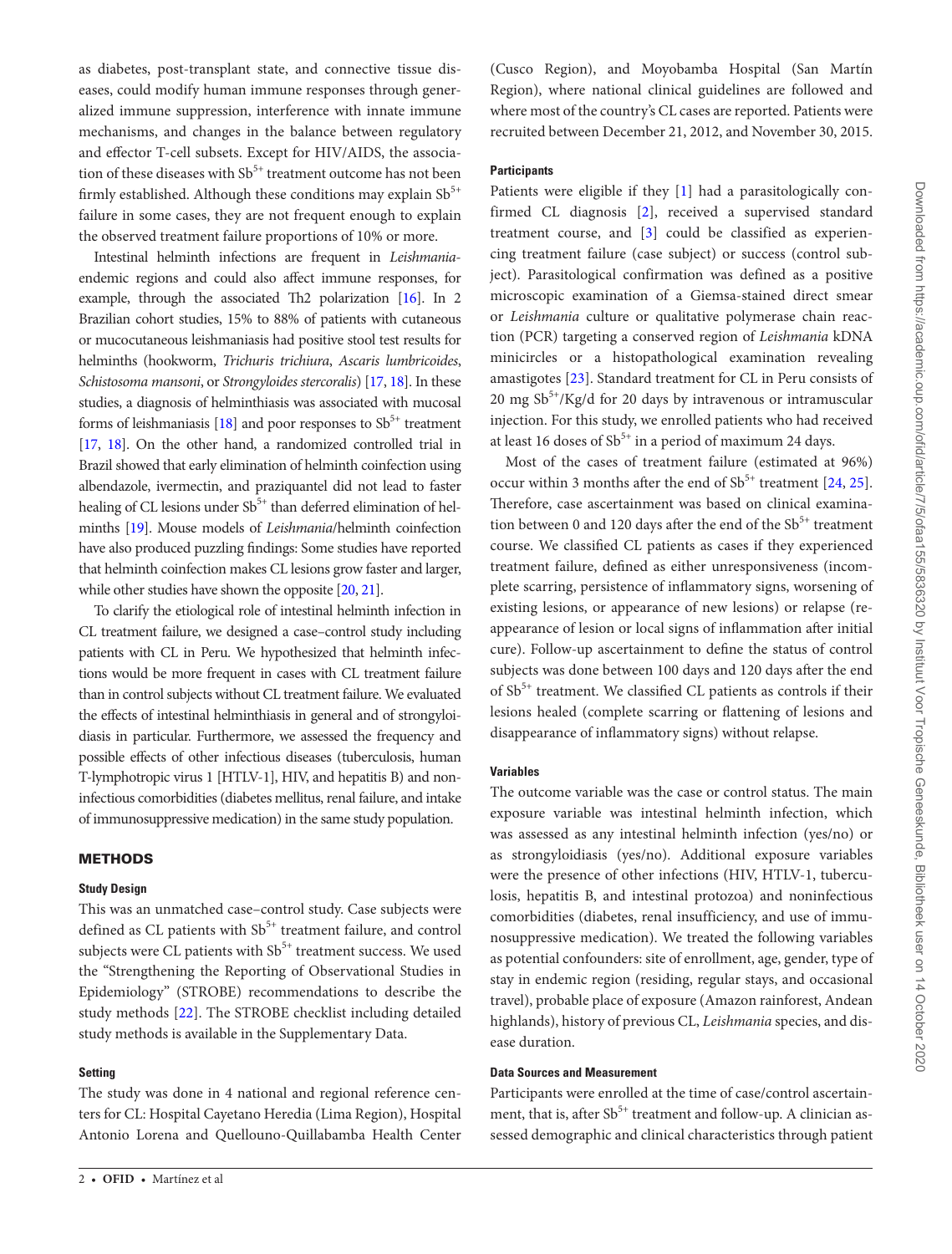interview, physical examination, and review of patient files. At the same time, blood, urine, and stool samples were collected from all participants, and a chest x-ray was taken. Skin lesion samples were available in a subset of patients [\[1\]](#page-7-0): those who still had lesions at the time of study enrollment (some of the cases with treatment failure) and [[2](#page-7-1)] those for whom a sample had been stored at the time of CL diagnosis (only at Hospital Cayetano Heredia in Lima).

Participants were requested to provide 3 stool samples collected on separate days. Five methods were used to detect infection with intestinal helminths (hookworm, *Ascaris lumbricoides*, *Trichuris trichiura*, *Hymenolepis nana*, *Enterobius vermicularis*, *Taenia*, *Fasciola hepatica*, and *Strongyloides stercoralis*) and protozoa (*Blastocystis hominis*, *Entamoeba histolytica*, *Giardia lamblia*, and *Balantidium coli*): direct examination, rapid sedimentation, Baermann test, Kato-Katz, and culture in agar (Table 1). However, the Kato-Katz method to determine parasite burden was not performed in all samples, because this was not feasible in peripheral settings (in Cusco and San Martín). We assumed that patients who had intestinal helminthiasis while receiving  $Sb^{5+}$  treatment would still be infected up to 3 months later, because untreated intestinal helminthiasis typically lasts for years [[26](#page-7-25), [27](#page-7-26)].

If skin lesion samples were available, *Leishmania* parasite species determination was done at Universidad Peruana Cayetano Heredia according to a previously published algorithm combining PCR assays and restriction fragment length polymorphism analysis [\[28](#page-7-27), [29](#page-7-28)]. The *Leishmania* parasite load was measured using a SYBR Green-based real-time quantitative PCR assay targeting kDNA minicircles [[30\]](#page-7-29).

To determine other coinfections and comorbidities, we used case definitions based on blood, urine, and skin tests [\(Table 1](#page-2-0)). Patients in whom a specific coinfection or comorbidity was suspected were referred to the appropriate services for diagnostic confirmation and treatment (HIV or tuberculosis control programs or infectious diseases or internal medicine outpatient clinics).

# **Study Size**

The target sample size was 78 cases and 156 controls. The assumptions were: alpha <5%, power ≥80%, 2 controls per case, intestinal helminth infection in 15% of the control patients, and a minimal detectable odds ratio (OR) of 2.5.

# **Statistical Methods**

The core analysis was the assessment of the association between the main exposure (intestinal helminthiasis) and outcome

| Diagnosis                       | Diagnostic tests                                                                                              | Criteria                                                                                                                                                                                                                                                                                                                        |
|---------------------------------|---------------------------------------------------------------------------------------------------------------|---------------------------------------------------------------------------------------------------------------------------------------------------------------------------------------------------------------------------------------------------------------------------------------------------------------------------------|
| Intestinal helminthiasis        | Direct examination, rapid sedimentation,<br>Baermann test, Kato-Katz, and culture in<br>agar of stool samples | Definite: presence of eggs or adult parasites in at least 1 stool<br>sample, detected with at least 1 method                                                                                                                                                                                                                    |
| Strongyloidiasis                | Direct examination, rapid sedimentation,<br>Baermann test, Kato-Katz, and culture in<br>agar of stool samples | Definite: presence of larvae or adult parasites in at least 1 stool<br>sample, detected with at least 1 method                                                                                                                                                                                                                  |
| Intestinal protozoa             | Direct examination, rapid sedimentation,<br>and Baermann test of stool samples                                | Definite: presence of cysts or adult parasites in at least 1 stool<br>sample, detected with at least 1 method                                                                                                                                                                                                                   |
| <b>HIV</b>                      | Rapid test (CTK Biotech HIV Ag/Ab 4th<br>Gen, Khartoum, Sudan)                                                | Definite: positive rapid test followed by 1 positive 4th-generation<br><b>ELISA</b> result                                                                                                                                                                                                                                      |
| HTLV-1                          | HTLV-1 enzyme immunoassay (Bioelisa<br>HTLV, Biokit, Barcelona, Spain)                                        | Probable: 2 positive ELISA results; in case of indeterminate or dis-<br>cordant results, Western blot testing was done in a reference<br>laboratory                                                                                                                                                                             |
| Tuberculosis                    | Tuberculin skin test, chest x-ray, smear<br>microscopy (only in case of cough for<br>>2 weeks)                | Definite: microscopic observation of acid-fast bacilli or positive<br>culture or PCR for Mycobacterium tuberculosis in any sample;<br>possible: respiratory symptoms + bloody sputum or abnormal<br>chest x-ray or weight loss with night sweats + no improvement<br>with regular antibiotics                                   |
| <b>Hepatitis B</b>              | Rapid test (CTK Biotech HBAg, Khartoum,<br>Sudan)                                                             | Definite: positive rapid test followed by 1 positive ELISA hepatitis<br>B surface antigen (HBs-Ag) or a positive total hepatitis B core<br>antibody (anti-HBc) and a negative hepatitis B surface antibody<br>(anti-HBs)                                                                                                        |
| Diabetes mellitus               | Glucose in blood and urine                                                                                    | Definite: 2 fasting plasma glucose levels >125 mg/dL on different<br>occasions, followed by increased HbA1c level, or patient with<br>previous diagnosis and on hypoglycemic medication                                                                                                                                         |
| Renal insufficiency             | Creatinine, complete routine urine eval-<br>uation                                                            | Probable: plasma creatinine level > 1.4 mg/dL and abnormal urine<br>test and anemia:<br>definite: creatinine clearance level <60 mL/min                                                                                                                                                                                         |
| Immunosuppressive<br>medication | Interview, patient file                                                                                       | Definite: intake of an immunosuppressive drug for at least 2<br>weeks, including but not restricted to corticoids, anti-TNF, or<br>antineoplastic drugs<br>Abbreviations: anti-TNF, anti-tumor necrosis factor; ELISA, enzyme-linked immunosorbent assay; HTLV-1, human T-lymphotropic virus 1; PCR, polymerase chain reaction. |

<span id="page-2-0"></span>**Table 1. Diagnostic Tests and Criteria for Coinfections and Comorbidities in Case and Control Subjects With Cutaneous Leishmaniasis**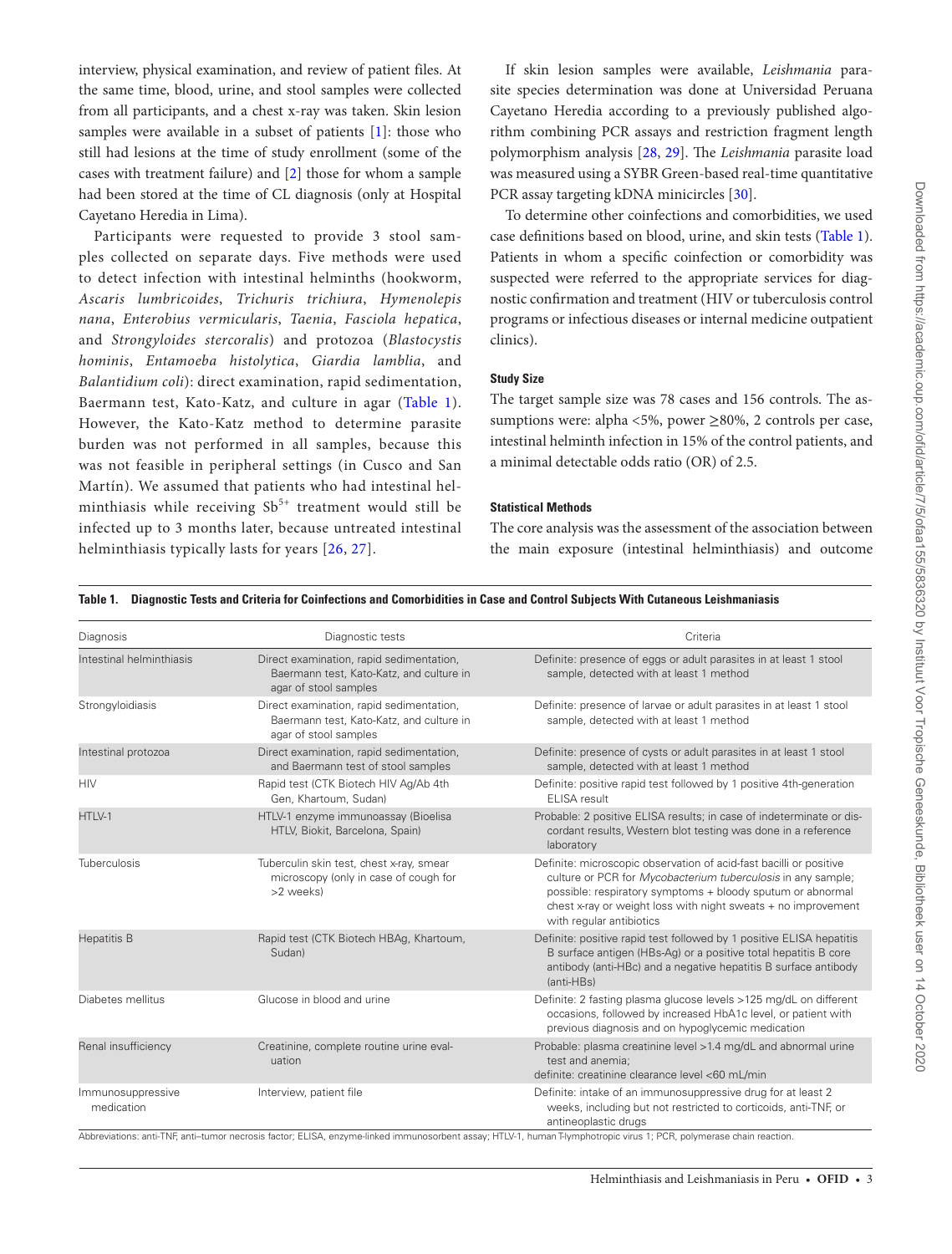(treatment failure). We used multiple logistic regression to control for confounding. A priori, all multiple logistic regression models included the main exposure (helminthiasis), place of patient inclusion (Lima, Cusco, or San Martín), and age. Potential confounding variables were only kept in the regression models if their inclusion influenced the strength of association between intestinal helminthiasis and outcome (if the OR varied by at least 10%). Final model selection was based on Akaike's information criterion. All analyses were done for 2 definitions of the main exposure: any helminthiasis vs no helminthiasis and strongyloidiasis vs no strongyloidiasis. *Leishmania* species and parasite load were known for a subgroup of patients only. This information is described separately and not included in the multivariable analysis.

Because the timing of clinical follow-up and study inclusion did not happen for all study participants as originally planned, we did a sensitivity analysis in which we excluded (1) patients who were classified as cases >4 months after the initial treatment because they did not come back to the study center earlier and (2) patients who were classified as controls (disease-free 3 months after the initial treatment) but came back with a recurrence of CL later. The statistical analyses were done using R.

# **Ethics**

The study protocol was approved by the ethics committees of the Universidad Peruana Cayetano Heredia and University Hospital Antwerp and by the Institutional Review Board of the Institute of Tropical Medicine Antwerp. Participants—or in the case of children, their authorized representatives—gave written informed consent.

# RESULTS

# **Participants**

Two hundred sixteen CL patients were included: 94 cases (treatment failure) and 122 controls (treatment success). Seventy percent were enrolled in Lima, 20% in Cusco, and 10% in San Martín. The median age (interquartile range [IQR]) was 32 (18– 50) years, and the majority (70%) were men. Sixty-eight percent of the participants were born in an endemic region for leishmaniasis, and 46% still lived in such a region. There were no statistically significant differences in demographic and epidemiological characteristics between cases and controls ([Table 2\)](#page-4-0).

# **Skin Lesions**

The majority of the participants (185/216; 86%) had a CL diagnosis based on positive smear microscopy results. For the remaining 31 patients (14%), CL diagnosis was based on PCR only  $(n = 18)$ , culture only  $(n = 2)$ , histopathology only  $(n = 2)$ , or a combination of PCR, culture, and/or histopathology ( $n = 7$ ). At the time of CL diagnosis, the median disease duration (IQR) was 84 (50–148) days [\(Table 2\)](#page-4-0). Five percent of the patients reported a previous history of CL [\(Table 2](#page-4-0)).

When comparing cases with control subjects, most clinical characteristics of CL were similar, except for the number of lesions: 58% of the case subjects had 2, 3, or more lesions compared with 42% among control subjects  $(P = .003)$  (Table 2). Also, the leishmanin skin test results differed: Case subjects reacted less frequently to leishmanin (frequency of positive reaction, 68%), and their leishmanin response was smaller (median diameter, 9 mm) compared with controls (frequency of positive reaction, 87%; median diameter, 11 mm; *P* = .02) [\(Table 2](#page-4-0)).

# **Coinfection and Comorbidity**

The main exposure could be assessed in 201 participants: 123 participants (57%) provided 3 stool samples, 48 (22%) gave 2, and 30 (14%) gave 1 sample. No stool tests could be done for the remaining 15 participants (7%); they are included in the description of the patient population ([Table 2\)](#page-4-0) but not in the main analysis [\(Table 3](#page-5-0)). For those with more than 1 sample, we looked at all the results, that is, if any sample was positive for a certain helminth, we considered the patient infected. Fifty-two participants out of 201 (26%) had an intestinal helminth infection, including 27/201 patients with strongyloidiasis (13%). The other helminths were hookworm (in 18 patients), *Trichuris trichiura* (n = 17), *Ascaris lumbricoides* (n = 14), *Hymenolepis nana* (n = 9), *Enterobius vermicularis* (n = 2), and *Fasciola hepatica* ( $n = 1$ ). Twelve percent of the patients (24/201) carried >1 helminth. Strongyloidiasis was significantly less frequent in cases (7%) than in controls (19%; *P* = .02).

Other infections diagnosed in this population were, in order of decreasing frequency: 131 patients (65%) with intestinal protozoa, 6 (3%) with HTLV-1, 4 (2%) with active tuberculosis, 2 (1%) with hepatitis B, and 1 (0.5%) with HIV. There were no significant differences in these proportions between cases and controls [\(Table 2](#page-4-0)). Seventeen patients (8%) had a noninfectious comorbidity: diabetes mellitus ( $n = 5$ ), renal insufficiency  $(n = 5)$ , or use of immunosuppressive medication  $(n = 8)$ . Noninfectious comorbidity was less frequent in cases (3%) than in control subjects (11%;  $P < .05$ ). Taken together, infectious and noninfectious comorbidities were frequent among both cases (64%) and controls (71%).

#### **Association Between Intestinal Helminthiasis and Treatment Failure**

The crude OR for the association between any intestinal helminth infection and CL treatment failure was 0.57 (95% confidence interval [CI], 0.29–1.08). Exposure was indeed somewhat less frequent in cases (20%) than in controls (31%). When we adjusted the analysis for the variables "place of enrollment," "age in years," and "went to uninhabited rainforest," the adjusted OR came closer to 1 and remained nonsignificant (adjusted OR, 0.65; 95% CI, 0.30–1.38) ([Table 3\)](#page-5-0).

Taking strongyloidiasis as the primary exposure variable of interest, the association with CL failure was stronger and reached statistical significance. The crude OR for the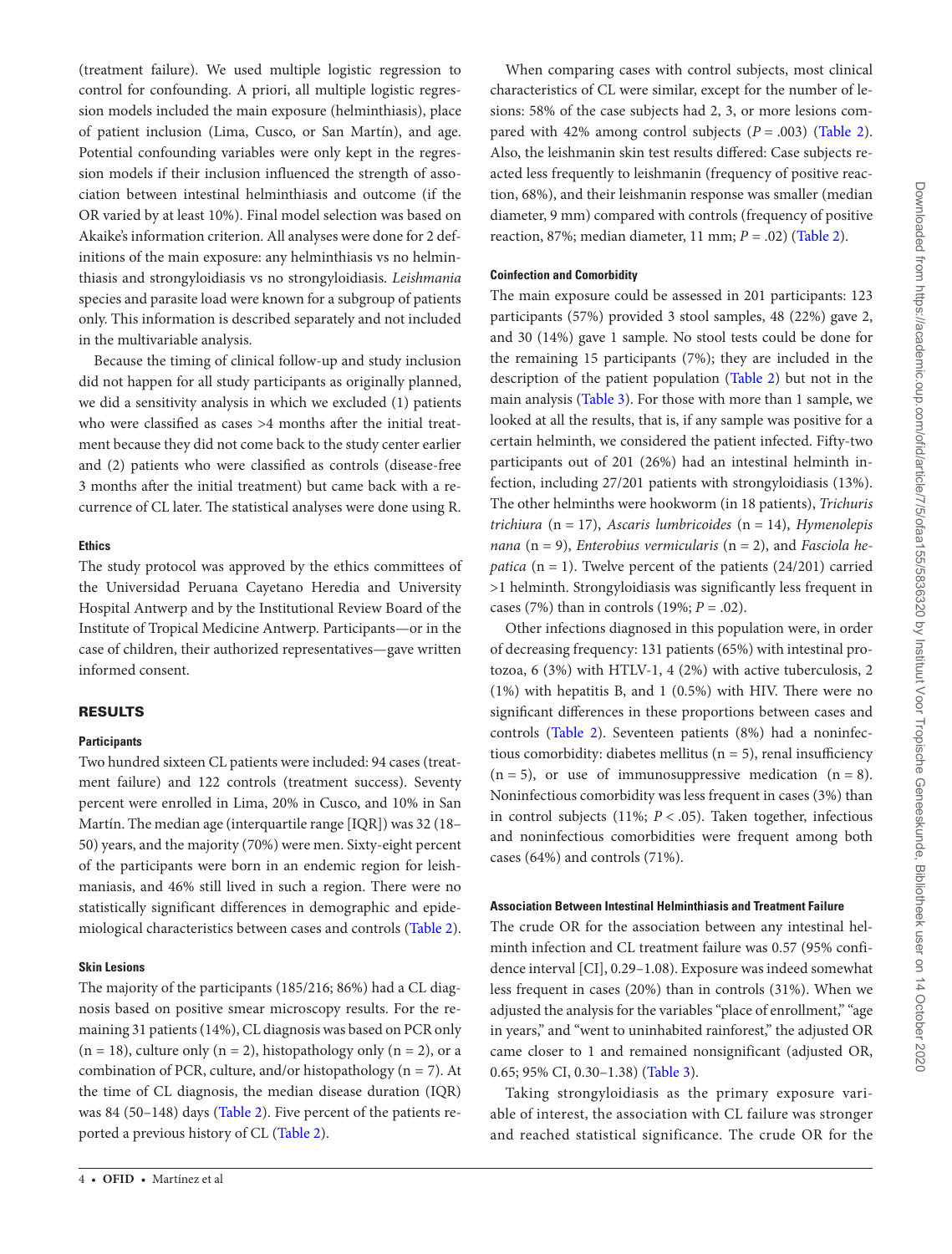<span id="page-4-0"></span>**Table 2. Demographic and Clinical Characteristics of 94 Case and 122 Control Subjects Treated With Pentavalent Antimony Drugs for Cutaneous Leishmaniasis: Summary and Comparison**

| Table 2. | <b>Continued</b> |
|----------|------------------|
|----------|------------------|

|                                                                 | Cases<br>$(n = 94)$ ;<br>Treatment<br>Failure,<br>No. (%) | Controls<br>$(n = 122)$ ;<br>Treatment<br>Success,<br>No. (%) | PValue            |
|-----------------------------------------------------------------|-----------------------------------------------------------|---------------------------------------------------------------|-------------------|
| Demographic character-<br>istics                                |                                                           |                                                               |                   |
| Place of enrollment                                             |                                                           |                                                               | $2^a$             |
| Lima                                                            | 72 (77)                                                   | 80 (66)                                                       |                   |
| Cusco                                                           | 15 (16)                                                   | 28 (23)                                                       |                   |
| San Martín                                                      | 7(7)                                                      | 14(11)                                                        |                   |
| Age, median (IQR), y                                            | 30 (18-42)                                                | 33 (19-54)                                                    | .1 <sup>b</sup>   |
| Age groups                                                      |                                                           |                                                               | .6 <sup>a</sup>   |
| $<$ 15 y                                                        | 19 (20)                                                   | 24 (20)                                                       |                   |
| $15 - 30y$                                                      | 27(29)                                                    | 28 (23)                                                       |                   |
| >30                                                             | 48 (51)                                                   | 70 (57)                                                       |                   |
| Male gender                                                     | 72 (77)                                                   | 79 (65)                                                       | .08 <sup>a</sup>  |
| Born in endemic region                                          | 59 (63)                                                   | 88 (72)                                                       | $2^a$             |
| Type of stay in endemic<br>region                               |                                                           |                                                               | .06 <sup>a</sup>  |
| Lives in endemic region                                         | 39 (41)                                                   | 60 (49)                                                       |                   |
| Regular stays in<br>endemic region                              | 38 (40)                                                   | 31 (25)                                                       |                   |
| Occasional travel                                               | 17 (18)                                                   | 31 (25)                                                       |                   |
| Went to uninhabited rain-<br>forest                             | 58 (62)                                                   | 60 (49)                                                       | .09 <sup>a</sup>  |
| Probable place of exposure                                      |                                                           |                                                               | .6 <sup>a</sup>   |
| Amazon rainforest                                               | 59 (63)                                                   | 82 (67)                                                       |                   |
| Andean highlands                                                | 35 (37)                                                   | 40 (33)                                                       |                   |
| Clinical characteristics                                        |                                                           |                                                               |                   |
| Body mass index,<br>mean (SD), kg/m <sup>2</sup>                | 26 (4)                                                    | 26 (4)                                                        | .6 <sup>c</sup>   |
| Noninfectious comorbidity <sup>a</sup>                          | 3(3)                                                      | <b>14</b> $(11)$                                              | $.05^{\circ}$     |
| History of previous<br>leishmaniasis                            | 4(4)                                                      | 5(4)                                                          | 1.0               |
| Disease duration, median<br>$I(QR)$ , d                         | 79 (44-153)                                               | 88 (59-139)                                                   | .3 <sup>b</sup>   |
| Disease duration <30 d                                          | 10(11)                                                    | 6(5)                                                          | $.2^a$            |
| No. of skin lesions, median<br>(IOR)                            | $2(1-3)$                                                  | $1(1-3)$                                                      | .1 <sup>b</sup>   |
| No. of skin lesions                                             |                                                           |                                                               | .003 <sup>a</sup> |
| $\mathbf{1}$                                                    | 40 (43)                                                   | 71 (58)                                                       |                   |
| 2                                                               | 30(32)                                                    | <b>16</b> $(13)$                                              |                   |
| 3 or more                                                       | 24(26)                                                    | 35(29)                                                        |                   |
| Total lesion surface,<br>median (IQR), mm <sup>2</sup>          | 613 (248–1373)                                            | 482 (229-1133)                                                | $.4^{\rm b}$      |
| Logarithm of lesion sur-<br>face,<br>mean (SD), mm <sup>2</sup> | 6.4(1.5)                                                  | 6.2(1.3)                                                      | $.4^\circ$        |
| Total lesion sur-<br>face $\geq$ 79 mm <sup>2</sup>             | 83 (89)                                                   | 109 (89)                                                      | 1.0 <sup>a</sup>  |
| Lesion type                                                     |                                                           |                                                               | .08 <sup>a</sup>  |
| Ulcers only                                                     | 77 (82)                                                   | 112 (92)                                                      |                   |
| Nodules, with or<br>without ulcers                              | 10(11)                                                    | 5(4)                                                          |                   |
| Other                                                           | 7(7)                                                      | 5(4)                                                          |                   |
| Lesion location                                                 |                                                           |                                                               | .09 <sup>a</sup>  |
| Ear or nose                                                     | 18 (19)                                                   | 11 (9)                                                        |                   |
| Lower limbs                                                     | 34 (36)                                                   | 46 (38)                                                       |                   |
| Other parts of the body                                         | 42 (45)                                                   | 65 (53)                                                       |                   |

|                                                          | Cases<br>$(n = 94)$ :<br>Treatment<br>Failure,<br>No. (%) | Controls<br>$(n = 122)$ ;<br>Treatment<br>Success,<br>No. (%) | PValue           |
|----------------------------------------------------------|-----------------------------------------------------------|---------------------------------------------------------------|------------------|
| Concomitant distant lesion                               | 17 (18)                                                   | 20(16)                                                        | .9 <sup>a</sup>  |
| Regional lymphadenopathy                                 | 28 (30)                                                   | 30(25)                                                        | $.5^a$           |
| Positive leishmanin<br>skin test ( $n = 131$ )           | 43/63 (68)                                                | 59/68 (87)                                                    | .02 <sup>a</sup> |
| Leishmanin response<br>$(n = 130)$ , median (IQR),<br>mm | $9(0-13)$                                                 | $11(7-15)$                                                    | .02 <sup>b</sup> |
| Positive tuberculin skin<br>test ( $n = 192$ )           | 28/83 (34)                                                | 32/109 (29)                                                   | .6 <sup>a</sup>  |
| Tuberculin response<br>$(n = 176)$ , median (IQR),<br>mm | $0(0-15)$                                                 | $0(0-14)$                                                     | 7 <sup>b</sup>   |
| Herpes zoster during/after<br>leishmaniasis treatment    | 3(3)                                                      | 7(6)                                                          | .5 <sup>e</sup>  |
| Coinfections                                             |                                                           |                                                               |                  |
| Any systemic coinfection <sup>†</sup>                    | 6(6)                                                      | 7(6)                                                          | 1.0 <sup>a</sup> |
| $HTLV-1 (n = 205)$                                       | 2(2)                                                      | 4(3)                                                          | .7 <sup>e</sup>  |
| $HIV (n = 209)$                                          | 0(0)                                                      | 1(1)                                                          | 1.0 <sup>e</sup> |
| Active tuberculosis <sup>g</sup>                         | 3(3)                                                      | 1(1)                                                          | .3 <sup>e</sup>  |
| Hepatitis B ( $n = 212$ )                                | 1(1)                                                      | 1(1)                                                          | 1.0 <sup>e</sup> |
| Intestinal protozoa<br>$(n = 201)$                       | 55 (61)                                                   | 76 (68)                                                       | .3 <sup>a</sup>  |
| Any intestinal helminth <sup>h</sup><br>$(n = 201)$      | 18 (20)                                                   | 34 (31)                                                       | .1 <sup>a</sup>  |
| Strongyloidiasis ( $n = 201$ )                           | 6(7)                                                      | 21(19)                                                        | .02 <sup>a</sup> |
|                                                          |                                                           |                                                               |                  |

Variables in bold font are those with a *P* value <.05 for the comparison between cases and controls.

Abbreviations: CL, cutaneous leishmaniasis; IQR, interquartile range.

<sup>a</sup>Pearson's chi-square test.

b Wilcoxon rank sum test with continuity correction.

c *T* test.

<sup>d</sup>Diabetes mellitus (in 5 control subjects), renal insufficiency (1 case and 4 controls), or use of immunosuppressive medication (2 cases and 6 controls).

e Fisher exact test.

f Tuberculosis, hepatitis B, HIV, or HTLV-1.

<sup>9</sup>Chest x-rays were done for 203 (94%) participants. Four study participants had a definite diagnosis of active tuberculosis; these diagnoses were based on a positive sputum smear  $(n = 2)$  or culture  $(n = 1)$  or on histopathology results  $(n = 1)$ .

h *Strongyloides stercoralis* (6 cases and 21 controls), hookworm (4 cases and 14 controls), *Trichuris trichiura* (6 cases and 11 controls), *Ascaris lumbricoides* (5 cases and 9 controls), *Hymenolepis nana* (6 cases and 3 controls), *Enterobius vermicularis* (1 case and 1 control), and *Fasciola hepatica* (1 case).

association between strongyloidiasis and CL treatment failure was  $0.31$  (95% CI,  $0.11-0.75$ ). Adjusting for "place of enrollment," "age," and "went to uninhabited rainforest" resulted in an adjusted OR of 0.34 (95% CI, 0.11–0.92) ([Table 3](#page-5-0)).

In both multivariable analyses, the variable "went to uninhabited rainforest" was a significant predictor of treatment failure, with an adjusted OR of  $\sim$ 2 (Table 3). Hence, the 2 main predictors of treatment failure identified in this study were strongyloidiasis (less frequent in cases than in controls) and "went to uninhabited rainforest" (more frequent in cases than in controls). We did not identify effect modifiers for these associations, and the sensitivity analysis led to the same conclusions.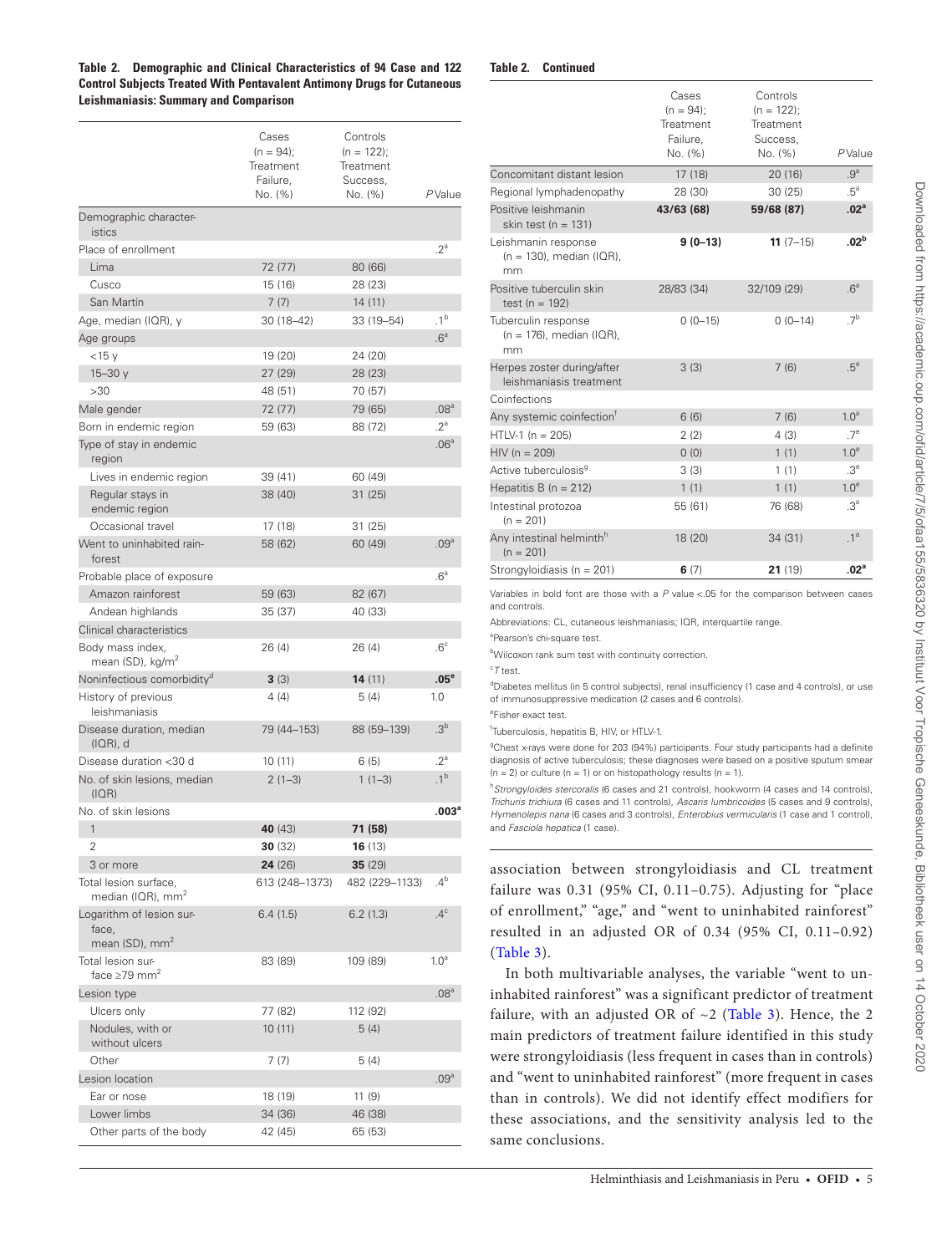# <span id="page-5-0"></span>**Table 3. Association Between Exposure Variables and Treatment Failure in 94 Case and 122 Control Subjects Treated With Pentavalent Antimony Drugs for Cutaneous Leishmaniasis: Simple and Multiple Logistic Regression**

| Variable                               | Crude Odds<br>Ratio (95% CI) | Primary Exposure: Any<br>Intestinal<br>Helminth, <sup>ª</sup> Adjusted<br>Odds Ratio (95% CI) | Primary Exposure:<br>Strongyloidiasis, <sup>b</sup> Adjusted<br>Odds Ratio (95% CI) |
|----------------------------------------|------------------------------|-----------------------------------------------------------------------------------------------|-------------------------------------------------------------------------------------|
| Any intestinal helminth <sup>c</sup>   | $0.57(0.29 - 1.08)$          | $0.65(0.30 - 1.38)$                                                                           |                                                                                     |
| Strongyloidiasis                       | $0.31(0.11 - 0.75)$          |                                                                                               | $0.34(0.11 - 0.92)$                                                                 |
| Place of enrollment                    |                              |                                                                                               |                                                                                     |
| Lima                                   | $\mathbf{1}$                 | $\mathbf{1}$                                                                                  | $\mathbf{1}$                                                                        |
| Cusco                                  | $0.60(0.29 - 1.19)$          | $0.51(0.22 - 1.16)$                                                                           | $0.52(0.23 - 1.12)$                                                                 |
| San Martín                             | $0.56(0.20 - 1.41)$          | $0.55(0.19 - 1.53)$                                                                           | $0.62(0.21 - 1.74)$                                                                 |
| Age, y                                 |                              | $0.99(0.97 - 1.00)$                                                                           | $0.99(0.97 - 1.00)$                                                                 |
| Male gender                            | 1.78 (0.98-3.30)             |                                                                                               |                                                                                     |
| Type of stay in endemic region         |                              |                                                                                               |                                                                                     |
| Lives in endemic region                | $\mathbf{1}$                 |                                                                                               |                                                                                     |
| Regular stays in endemic<br>region     | $1.89(1.02 - 3.54)$          |                                                                                               |                                                                                     |
| Occasional travel                      | $0.84(0.41 - 1.71)$          |                                                                                               |                                                                                     |
| Went to uninhabited rainforest         | $1.66(0.97 - 2.89)$          | $2.02(1.12 - 3.71)$                                                                           | $2.09(1.15 - 3.86)$                                                                 |
| Noninfectious comorbidity <sup>d</sup> | $0.25(0.06 - 0.81)$          |                                                                                               |                                                                                     |
| Disease duration <30 d                 | 2.30 (0.82-6.99)             |                                                                                               |                                                                                     |
| No. of skin lesions                    |                              |                                                                                               |                                                                                     |
| $\mathbf{1}$                           | $\mathbf{1}$                 |                                                                                               |                                                                                     |
| $\overline{2}$                         | $1.15(0.72 - 1.82)$          |                                                                                               |                                                                                     |
| 3 or more                              | $0.41(0.23 - 0.70)$          |                                                                                               |                                                                                     |
| Lesion type                            |                              |                                                                                               |                                                                                     |
| Ulcers only                            | $\mathbf{1}$                 |                                                                                               |                                                                                     |
| Nodules only or ulcers and<br>nodules  | 2.91 (0.99-9.65)             |                                                                                               |                                                                                     |
| Other                                  | $2.04(0.63 - 7.10)$          |                                                                                               |                                                                                     |
| Lesion location                        |                              |                                                                                               |                                                                                     |
| Ear or nose                            | $\mathbf{1}$                 |                                                                                               |                                                                                     |
| Lower limbs                            | $0.45(0.18 - 1.07)$          |                                                                                               |                                                                                     |
| Other parts of the body                | $0.39(0.17 - 0.91)$          |                                                                                               |                                                                                     |

Variables in bold font are those with a *P* value <.05 for the comparison between cases and controls on multivariable analysis.

Abbreviation: CI, confidence interval.

<sup>a</sup>The following variables were included in the final model: any soil-transmitted helminth, place of enrollment, age, and went to uninhabited rainforest.

<sup>b</sup>The following variables were included in the final model: strongyloidiasis, place of enrollment, age, and went to uninhabited rainforest.

"Strongyloides stercoralis (n = 27), hookworm (n = 18), Trichuris trichiura (n = 17), Ascaris lumbricoides (n = 14), Hymenolepis nana (n = 9), Enterobius vermicularis (n = 2), or Fasciola he*patica* (n = 1).

 $d$ Diabetes mellitus (n = 5), renal insufficiency (n = 5), or use of immunosuppressive medication (n = 8).

## *Leishmania* **Species Determination and Parasite Load Measurement**

*Leishmania* species determination was done for 136 out of 216 study participants (63%, 73 cases and 63 controls). For the other 80 participants, no samples had been stored  $(n = 57)$  or the available samples did not provide a sufficient amount of DNA  $(n = 23)$ . Furthermore, in 21 of 136 patients who were tested (15%), the results were inconclusive [\(Table 4\)](#page-6-0).

In the remaining 115 patients, the detected *Leishmania* species were *L.* (*V.*) *braziliensis* (n = 42), *L.* (*V.*) *peruviana* (n = 41), *L.* (*V.*) *guyanensis* (n = 22), *L.* (*V.*) *lainsoni* (n = 6), and mixed/ hybrid forms of *L.* (*V.*) *braziliensis*/*L.* (*V.*) *peruviana* (n = 4) [\(Table 4](#page-6-0)). The species distribution differed between cases and controls (*P* = .01): *L.* (*V.*) *braziliensis* was more frequent in cases

(38%) than in controls (22%), and *L.* (*V.*) *peruviana* was less frequent in cases (26%) than in controls (35%).

There was a strong and significant association between the variable "went to uninhabited rainforest" and *Leishmania* species: *L.* (*V.*) *braziliensis* was diagnosed in 56% (35 of 62 tested) of those who went to uninhabited rainforest compared with 13% (7 of 53 tested) among the patients who did not report contact with uninhabited rainforest (OR, 8.3; 95% CI, 3.4–22.9;  $P < .00001$ ).

Parasite load was determined for 45 cases and 42 controls, who had sufficient amounts of parasite DNA in samples to be quantified. There was no significant difference between them: The mean logarithm of the parasite load of the cases (SD) was 10.0 (4.3), and that of controls was 10.5 (3.5; *P* = .3).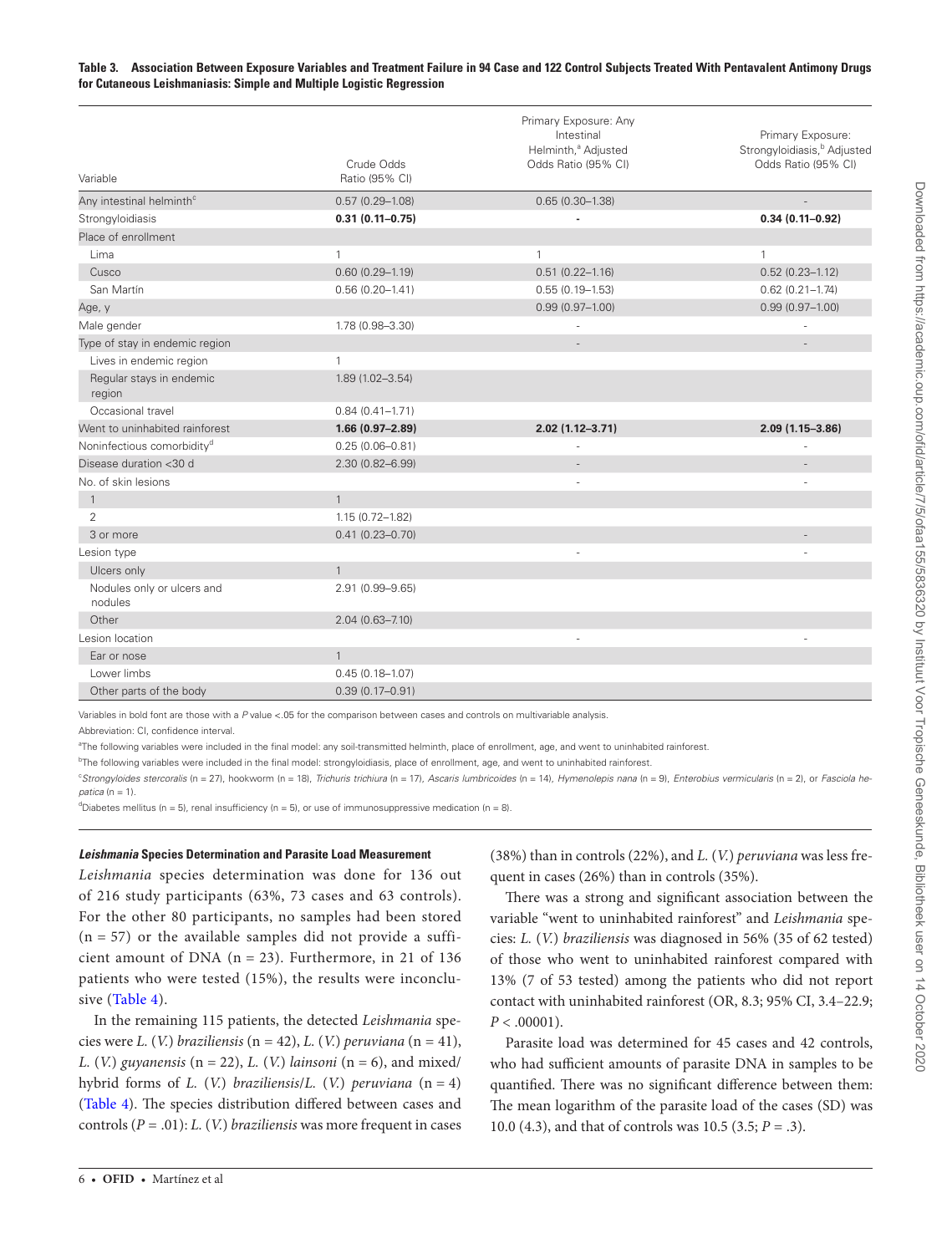<span id="page-6-0"></span>**Table 4.** *Leishmania* **Species and Parasite Load in a Subset of Case and Control Subjects With Available Skin Lesion Samples**

|                                                                              | Cases; Treat-<br>ment<br>Failure, No. (%) | Controls;<br>Treatment<br>Success, No. (%) | PValue           |
|------------------------------------------------------------------------------|-------------------------------------------|--------------------------------------------|------------------|
| Leishmania<br>species<br>determined <sup>a</sup>                             | $n = 73$                                  | $n = 63$                                   |                  |
| Leishmania<br>(Viannia)<br><b>braziliensis</b>                               | 28 (38)                                   | 14 (22)                                    | .01 <sup>b</sup> |
| Leishmania<br>(Viannia)<br>peruviana                                         | 19 (26)                                   | 22(35)                                     |                  |
| Leishmania<br>(Viannia)<br>guyanensis                                        | 7(10)                                     | 15 (24)                                    |                  |
| Leishmania<br>(Viannia)<br>lainsoni                                          | 1(1)                                      | 5(8)                                       |                  |
| Mixed/hy-<br>brid $L. (V)$<br>braziliensis/L.<br>(V.) peruviana <sup>c</sup> | 3(4)                                      | 1(2)                                       |                  |
| Nonconclusive<br>result <sup>d</sup>                                         | 15(21)                                    | 6(10)                                      |                  |
| Leishmania para-<br>site load <sup>e</sup>                                   | $n = 45$                                  | $n = 42$                                   |                  |
| Median parasite<br>load (interquartile<br>range)                             |                                           | 77813 (394-350000) 51812 (4260-404688).6   |                  |
| Mean log of<br>parasite load<br>(SD)                                         | 10.0(4.3)                                 | 10.5(3.5)                                  | .3 <sup>g</sup>  |

<sup>a</sup>Based on an algorithm combining PCR assays and restriction fragment length polymorphism analysis targeting mannose phosphate isomerase, cysteine proteinase b, and heat shock protein–70 genes [[28,](#page-7-27) [29\]](#page-7-28).

b Fisher exact test for 6 × 2 table. The *P* value for the comparison of *L.* (*V.*) *braziliensis* against all other species was also .01.

c Samples displaying banding characteristics of both *L.* (*V.*) *peruviana* and *L.* (*V.*) *braziliensis*. <sup>d</sup>If there was insufficient amplification of genomic DNA to perform the RFLP analysis or if the RFLP pattern did not allow distinguishing between species.

<sup>e</sup>Parasite load was calculated as [parasite DNA equivalents per reaction/amount of tissue DNA per reaction] x 10<sup>3</sup> and expressed as number of *Leishmania* parasites per microgram of tissue DNA.

f Mann-Whitney test.

g *T* test.

# **DISCUSSION**

Coinfections were frequent among patients with CL: Infections with intestinal protozoa, *Strongyloides*, and other intestinal helminths were common both in case and control subjects. Nevertheless, the main findings of this study were not in line with our original hypothesis: Intestinal helminthiasis was not more frequent in cases with CL treatment failure than in control subjects with treatment success. On the contrary, strongyloidiasis came out of the analysis as a protective factor against treatment failure in CL. Furthermore, having traveled to uninhabited rainforest was 2 times more frequent in cases than in controls, which may be explained by the infecting *Leishmania* species. Indeed, we found that having traveled to uninhabited rainforest was linked to *L.* (*V.*) *braziliensis*, a species with

a predominantly sylvatic transmission cycle, and that, in line with previous studies, *L.* (*V.*) *braziliensis* was linked to treatment failure [[10,](#page-7-9) [24](#page-7-23)].

The major strength of this study is that the patients were well characterized: Most of the risk factors for treatment failure described in the literature were included in data collection and analysis. In addition, we could evaluate several potentially relevant coinfections and comorbidities at the same time. Hence, an extensive assessment of confounding was possible, and it appeared that confounding factors did not affect the main findings in any major way. In addition, this study population included patients with a variety of coinfections and *Leishmania* species, which allowed for comparisons that were difficult to make in previous studies from Brazil, where the whole study population carried *L. braziliensis*, or where a large majority had helminthiasis [\[17](#page-7-16), [18\]](#page-7-17).

This study also has several limitations. First, the inclusion of control patients was more difficult than anticipated (the planned 1:2 ratio of cases to controls was not reached). In the 4 participating centers, all patients with CL were invited for a follow-up visit 3 months after treatment, but many did not show up. Although we think that patients who came for follow-up were similar in terms of exposure compared with those who did not come for follow-up, we cannot rule out that this self-selection among controls influenced the results somewhat.

Second, *Leishmania* species determination could not be done for all participants and was therefore not included in multivariable analyses. However, we found a strong link between *L. braziliensis* and the variable "went to uninhabited rainforest," for which we did adjust. Also, the *Leishmania* parasite load estimation was only done in a subset of patients, and the proportion of missing data was higher in controls than in case subjects.

Finally, because our study did not include formal immunological evaluations, it yielded little evidence explaining the biological pathways behind the findings. We did find stronger reactions to the leishmanin skin test (a delayed-type hypersensitivity test and indicator of cellular immune response) in control subjects than in cases, which is consistent with a previous study [[31](#page-8-0)], but we did not find a significant link between strongyloidiasis infection and leishmanin skin test results. Other elements that may affect the modulation of the immune response and that were not addressed in this study are the helminth species and infection load, as well as the possible role of *Leishmaniavirus* [\[11](#page-7-10)].

The findings of this study are not in line with previous reports from Brazil [17–19]. Although we cannot rule out unobserved confounding, such differences may also be due to the complexity of interactions between infections. Both tegumentary leishmaniasis and strongyloidiasis are polar diseases with a broad spectrum of clinical manifestations. As this study enrolled consecutive patients with cutaneous leishmaniasis, it mainly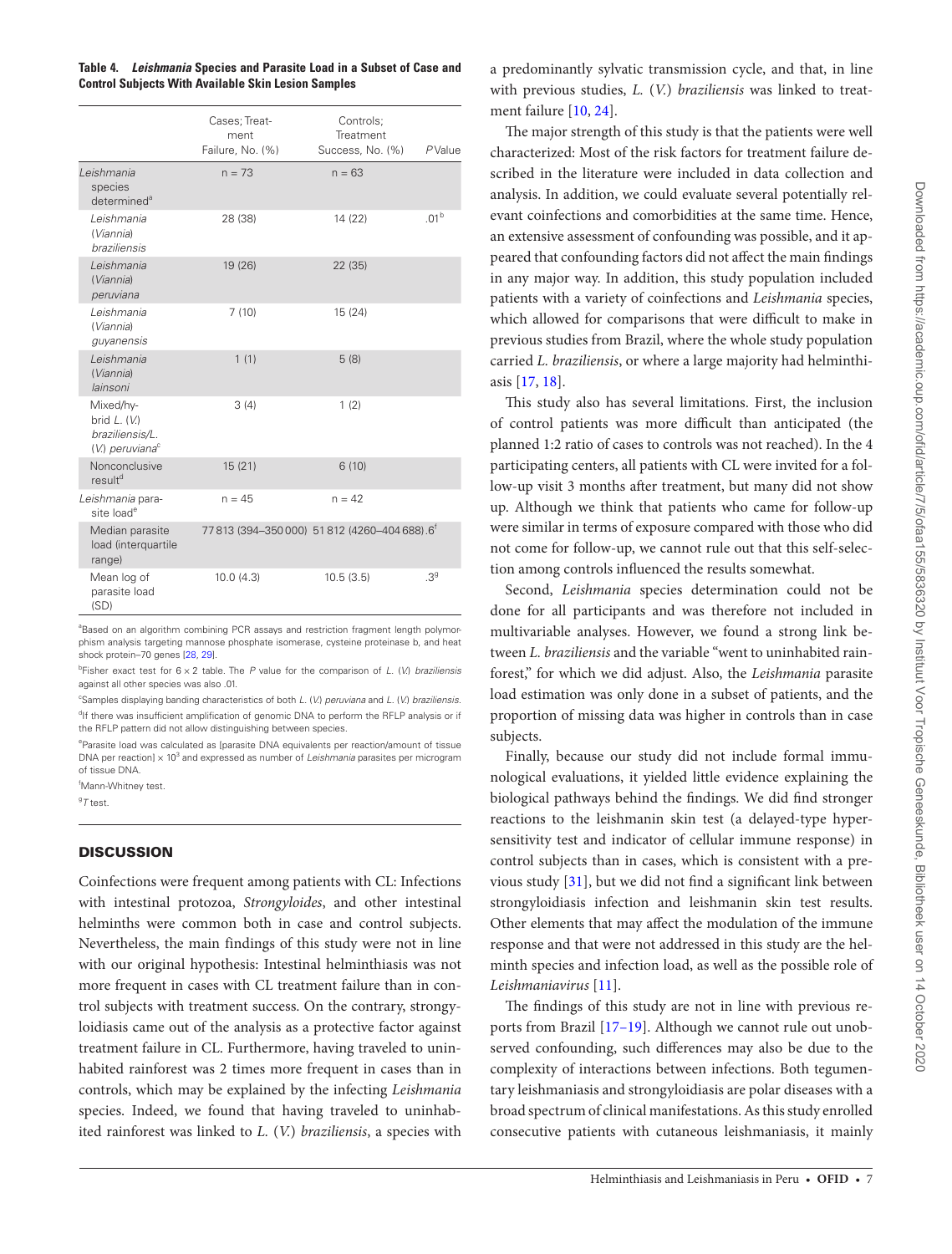describes the middle of the spectrum, and extrapolation to the extremes (eg, disseminated leishmaniasis and *Strongyloides* hyperinfection) may not be appropriate. Mild infections with intestinal helminths may have a different impact on leishmaniasis than severe infections, and none of the studies assessed intestinal parasite load. The frequency of specific intestinal helminths species also varied across studies: Strongyloidiasis was more frequent in our study.

Because of the complex life cycle of *Strongyloides* in humans (affecting skin, blood, lung, and gut) and the fact that it can cause longstanding infections, we decided a priori to analyze the effect of strongyloidiasis separately. In patients with tuberculosis, strongyloidiasis modulates T-cell and B-cell responses, leading to increased mycobacterial burden [[32,](#page-8-1) [33](#page-8-2)]. How strongyloidiasis affects the immune system in the skin is not well known, but it may well be that while *Strongyloides* induces a strong Th2 immune response at the systemic level, it affects the skin (and granuloma conformation) in a different way [[34,](#page-8-3) [35\]](#page-8-4). Future studies should confirm this.

In conclusion, the high failure rates of  $Sb^{5+}$  treatment in the Peruvian setting cannot be explained by an effect of intestinal helminthiasis. Hence, testing and treating CL patients for intestinal helminthiasis will probably not improve the overall success rate of CL treatment. It is also unlikely that the set of other infectious and noninfectious conditions evaluated in this study plays an important role in  $Sb^{5+}$ failure. The unexpected link between the presence of strongyloidiasis and CL treatment success requires further confirmation and explanation.

#### Supplementary Data

Supplementary materials are available at *Open Forum Infectious Diseases* online. Consisting of data provided by the authors to benefit the reader, the posted materials are not copyedited and are the sole responsibility of the authors, so questions or comments should be addressed to the corresponding author.

#### Acknowledgments

The authors would like to acknowledge Ana Ramos Titto, Fátima Concha Velasco, Braulio Valencia Arroyo, and Ana Quispe Del Castillo for their assistance with the enrollment of study participants and Jessica N. Ricaldi for comments on the manuscript. The authors also thank the staff of the health centers in Moyobamba, Amazonas, Quillabamba, and Cusco.

*Financial support.* This work was supported by the Belgian Directorate-General for Development Cooperation (DGD) in the context of framework agreement 4.

*Potential conflicts of interest***.** All authors: no reported conflicts of interest. All authors have submitted the ICMJE Form for Disclosure of Potential Conflicts of Interest. Conflicts that the editors consider relevant to the content of the manuscript have been disclosed.

#### **References**

- <span id="page-7-0"></span>1. Burza S, Croft SL, Boelaert M. Leishmaniasis. Lancet **2018**; 392:951–70.
- <span id="page-7-1"></span>2. World Health Organization. Control of the Leishmaniases: Report of a Meeting of the WHO Expert Committee on the Control of Leishmaniases. Geneva: World Health Organization; **2010**.
- <span id="page-7-2"></span>3. World Health Organization/Pan American Health Organization. Leishmaniasis: Epidemiological Report of the Americas. Report No. 7 - 2019, March. Washington, DC: WHO/PAHO Department of Neglected Infectious Diseases; **2019**.
- <span id="page-7-3"></span>4. World Health Organization. Global leishmaniasis update, 2006–2015: a turning point in leishmaniasis surveillance. Wkly Epidemiol Rec **2017**; 92:557–65.
- <span id="page-7-4"></span>5. Desjeux P. Leishmaniasis: current situation and new perspectives. Comp Immunol Microbiol Infect Dis **2004**; 27:305–18.
- <span id="page-7-5"></span>6. Alvar J, Vélez ID, Bern C, et al; WHO Leishmaniasis Control Team. Leishmaniasis worldwide and global estimates of its incidence. PLoS One **2012**; 7:e35671.
- <span id="page-7-6"></span>7. Cota GF, de Sousa MR, Fereguetti TO, et al. The cure rate after placebo or no therapy in American cutaneous leishmaniasis: a systematic review and metaanalysis. PLoS One **2016**; 11:e0149697.
- <span id="page-7-7"></span>8. Amato VS, Tuon FF, Bacha HA, et al. Mucosal leishmaniasis. Current scenario and prospects for treatment. Acta Trop **2008**; 105:1–9.
- <span id="page-7-8"></span>9. Pan American Health Organization. Manual de Procedimientos Para Vigilancia y Control de las Leishmaniasis en las Américas. Washington, DC: Pan American Health Organization; **2019**.
- <span id="page-7-9"></span>10. Arevalo J, Ramirez L, Adaui V, et al. Influence of *Leishmania* (*Viannia*) species on the response to antimonial treatment in patients with American tegumentary leishmaniasis. J Infect Dis **2007**; 195:1846–51.
- <span id="page-7-10"></span>11. Adaui V, Lye LF, Akopyants NS, et al. Association of the endobiont doublestranded RNA virus LRV1 with treatment failure for human leishmaniasis caused by *Leishmania braziliensis* in Peru and Bolivia. J Infect Dis **2016**; 213:112–21.
- <span id="page-7-11"></span>12. Bourreau E, Ginouves M, Prévot G, et al. Presence of *Leishmania* RNA virus 1 in *Leishmania guyanensis* increases the risk of first-line treatment failure and symptomatic relapse. J Infect Dis **2016**; 213:105–11.
- <span id="page-7-12"></span>13. Ezra N, Ochoa MT, Craft N. Human immunodeficiency virus and leishmaniasis. J Glob Infect Dis **2010**; 2:248–57.
- <span id="page-7-13"></span>14. Escobar MA, Saravia NG, Weigle KA. Concurrent mucosal leishmaniasis and pulmonary tuberculosis. Clin Infect Dis **1996**; 23:836–7.
- <span id="page-7-14"></span>15. Delobel P, Launois P, Djossou F, et al. American cutaneous leishmaniasis, lepromatous leprosy, and pulmonary tuberculosis coinfection with downregulation of the T-helper 1 cell response. Clin Infect Dis **2003**; 37:628–33.
- <span id="page-7-15"></span>16. McSorley HJ, Maizels RM. Helminth infections and host immune regulation. Clin Microbiol Rev **2012**; 25:585–608.
- <span id="page-7-16"></span>17. O'Neal SE, Guimarães LH, Machado PR, et al. Influence of helminth infections on the clinical course of and immune response to *Leishmania braziliensis* cutaneous leishmaniasis. J Infect Dis **2007**; 195:142–8.
- <span id="page-7-17"></span>18. Azeredo-Coutinho RB, Pimentel MI, Zanini GM, et al. Intestinal helminth coinfection is associated with mucosal lesions and poor response to therapy in American tegumentary leishmaniasis. Acta Trop **2016**; 154:42–9.
- <span id="page-7-18"></span>19. Newlove T, Guimarães LH, Morgan DJ, et al. Antihelminthic therapy and antimony in cutaneous leishmaniasis: a randomized, double-blind, placebo-controlled trial in patients co-infected with helminths and *Leishmania braziliensis*. Am J Trop Med Hyg **2011**; 84:551–5.
- <span id="page-7-19"></span>20. Kolbaum J, Ritter U, Zimara N, et al. Efficient control of *Leishmania* and *Strongyloides* despite partial suppression of nematode-induced Th2 response in co-infected mice. Parasite Immunol **2011**; 33:226–35.
- <span id="page-7-20"></span>21. La Flamme AC, Scott P, Pearce EJ. Schistosomiasis delays lesion resolution during *Leishmania* major infection by impairing parasite killing by macrophages. Parasite Immunol **2002**; 24:339–45.
- <span id="page-7-21"></span>22. Elm EV, Altman DG, Egger M, Pocock SJ, Gøtzsche PC, Vandenbroucke JP. Strengthening the Reporting of Observational Studies in Epidemiology (STROBE) statement: guidelines for reporting observational studies. BMJ **2007**; 335:806–8.
- <span id="page-7-22"></span>23. Cruz I, Millet A, Carrillo E, et al. An approach for interlaboratory comparison of conventional and real-time PCR assays for diagnosis of human leishmaniasis. Exp Parasitol **2013**; 134:281–9.
- <span id="page-7-23"></span>24. Llanos-Cuentas A, Tulliano G, Araujo-Castillo R, et al. Clinical and parasite species risk factors for pentavalent antimonial treatment failure in cutaneous leishmaniasis in Peru. Clin Infect Dis **2008**; 46:223–31.
- <span id="page-7-24"></span>25. Olliaro P, Grogl M, Boni M, et al. Harmonized clinical trial methodologies for localized cutaneous leishmaniasis and potential for extensive network with capacities for clinical evaluation. PLoS Negl Trop Dis **2018**; 12:e0006141.
- <span id="page-7-25"></span>26. Despommier DD, Griffin DO, Gwadz RW, Hotez PJ, Knirsch CA. *Parasitic Diseases.* 6th ed. New York: Parasites Without Borders, Inc.; **2017**.
- <span id="page-7-26"></span>27. MacDonald AS, Araujo MI, Pearce EJ. Immunology of parasitic helminth infections. Infect Immun **2002**; 70:427–33.
- <span id="page-7-27"></span>28. Veland N, Boggild AK, Valencia C, et al. *Leishmania* (*Viannia*) species identification on clinical samples from cutaneous leishmaniasis patients in Peru: assessment of a molecular stepwise approach. J Clin Microbiol **2012**; 50:495–8.
- <span id="page-7-28"></span>29. Montalvo AM, Fraga J, Maes I, et al. Three new sensitive and specific heat-shock protein 70 PCRs for global *Leishmania* species identification. Eur J Clin Microbiol Infect Dis **2012**; 31:1453–61.
- <span id="page-7-29"></span>30. Jara M, Adaui V, Valencia BM, et al. Real-time PCR assay for detection and quantification of *Leishmania* (*Viannia*) organisms in skin and mucosal lesions: exploratory study of parasite load and clinical parameters. J Clin Microbiol **2013**; 51:1826–33.